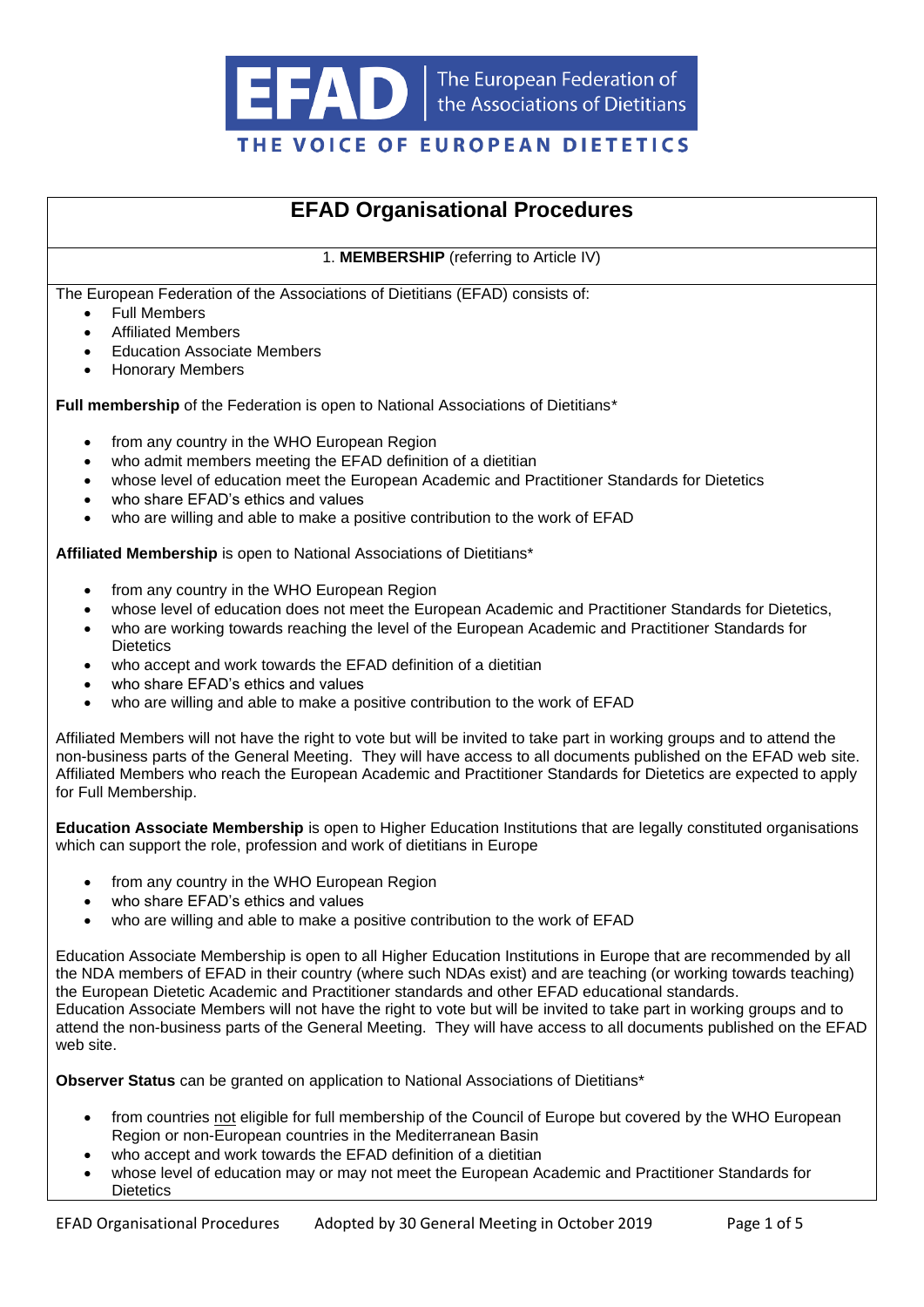- who are working towards reaching the level of the European Academic and Practitioner Standards for **Dietetics**
- who share EFAD's ethics and values
- who are willing and able to make a positive contribution to the work of EFAD

Associations with Observer Status will not have the right to vote but will be invited to take part in working groups and to attend the non-business part of the General Meeting and to attend EFADs intranet. Associations with Observer Status are not eligible to apply for Full membership.

\*A National Dietetic Association is one which represents its members at national, not regional, level. In addition, membership is not restricted to dietitians who work in specialist areas (e.g. renal, paediatric or obesity) although it may be restricted to one of the recognised types of dietitian (that is: administrative, clinical or public health). **Application**

When an association applies for Full or Affiliated Membership or for Observer Status, it must complete questionnaires from EFAD and thereby supply the following information:

- how the association shares the ethics and values of EFAD
- willingness and ability to make a positive contribution to the work of EFAD
- number of members belonging to the association;
- number of dietitians qualified (as per EFAD definition or with willingness to work towards the EFAD definition) amongst the members of the association
- details of the training of applicant's member dietitians in the country, e.g. minimum entry requirements, content of training, duration of the training, names of schools, qualification obtained.
- employment of dietitians including range of work and responsibilities.

This information is circulated to the Executive Committee which has the authority to decide on admission of applicant associations as either Full Members, Affiliate Members or Associations with Observer Status.

**Honorary Members** are persons who have distinguished themselves in service to the Federation or dietetics. The General Meeting elects Honorary Members on proposal of the Honorary President. Honorary Members are treated as full members, but without the right to vote.

Decisions taken by the Executive Committee will be ratified by the next General Meeting.

#### **2. GENERAL MEETING** (referring to Articles V and VI)

The General Meeting takes place annually.

Only Member Associations (Full or Affiliated) or Associations with Observer Status, whose subscriptions are paid for the current period, are entitled to attend the General Meeting.

Only Full Members can attend the business part of the General Meeting, whereas Full and Affiliated Members as well as Education Associate Members and Associations with Observer Status can attend the non-business part of the General Meeting.

The delegation at the General Meeting is limited to two delegates per Member Association, except that every association with a member on the Executive Committee can be represented by two delegates (or a delegate and a President) in addition to the delegate who represents them on the Executive Committee.

Up to three delegates from each Association that is a member of the Executive Committee may participate in discussions during the General Meeting.

Associations will still be expected to pay the expenses of all of their delegates who attend the General Meeting (travel, hotels and subsistence). EFAD will only pay for one night's accommodation for each EC member to enable them to attend the EC meeting

The Executive Committee can permit one extra attendee, not considered a delegate, on reasoned application from a Member Association.

The Executive Committee may invite guests to attend specific agenda items at the General Meeting.

During the business part of each meeting the venue of the next meeting is decided.

The Executive Director will circulate a draft agenda to Members with supporting documentation at least six months in advance of the General Meeting. At the same time Affiliated Members, Education Associate Members and Associations with Observer Status will receive the documentation for information only.

The Full Members will be invited to submit further items for inclusion in the final agenda. Any such item should have

EFAD Organisational Procedures Adopted by 30 General Meeting in October 2019 Page 2 of 5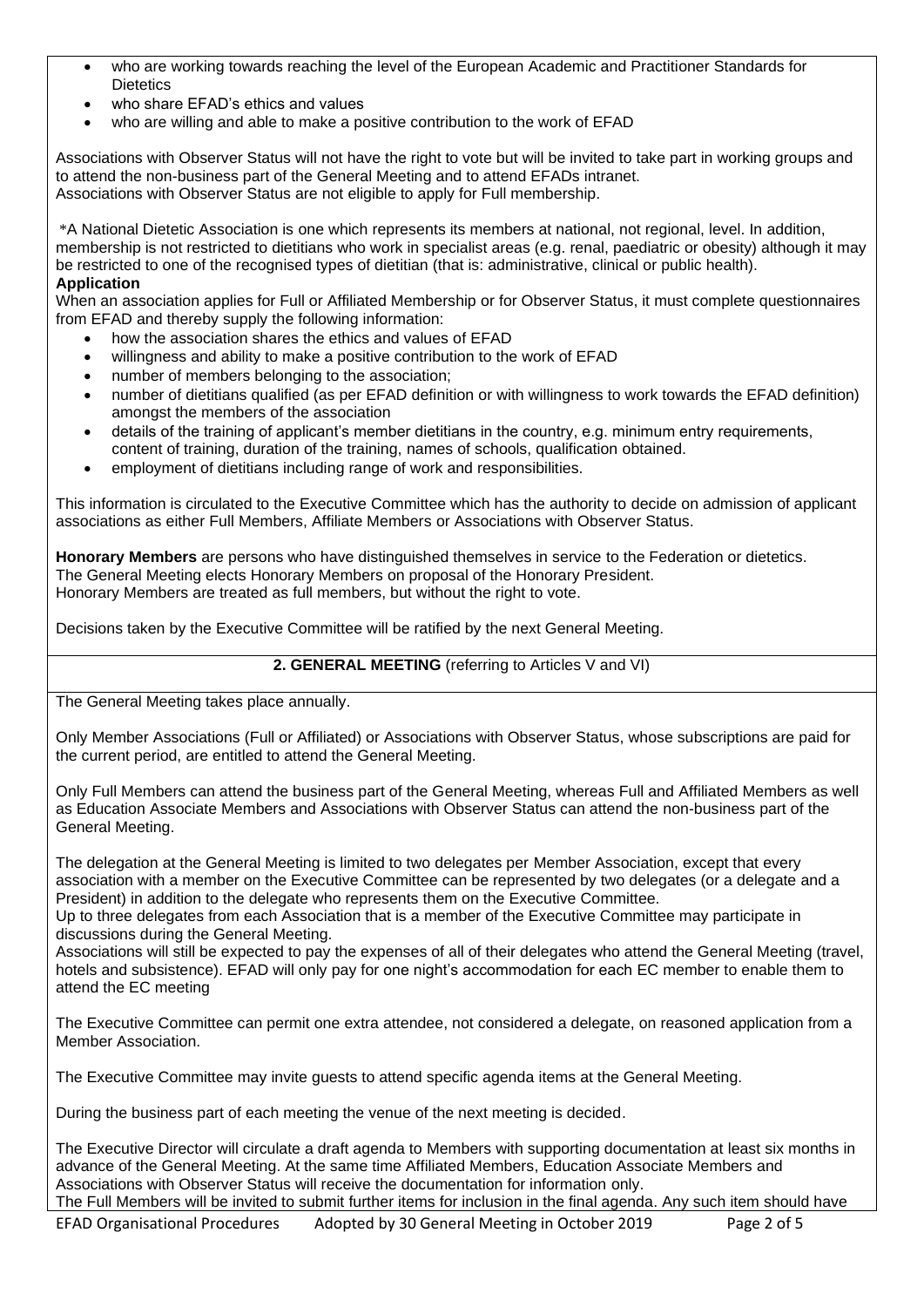supporting documentation.

Full Members will also be invited to submit nominations for any vacancies on the Executive Committee as appropriate. Submission of items for the final agenda and nominations for the Executive Committee must be sent to the Executive Director four months before the date of the General Meeting.

The Executive Director will circulate to Full and Affiliated Members as well as to Education Associate Members and Associations with Observer Status the final agenda, including nominations received and a registration form, three months before the General Meeting.

Any Full Member wishing to make further nominations must do so in writing to the Executive Director six weeks before the General Meeting.

The Executive Director will send a letter to Full and Affiliated Members as well as to Associations with Observer Status, listing all candidates, one month before the General Meeting.

Any Full Member association unable to attend the General Meeting may appoint another Full Member Association to vote on its behalf.

The Executive Director must be notified of this in writing at least 2 weeks before the General Meeting. Any Full Member Association may hold no more than three proxy votes.

2.1 An **Extraordinary General Meeting** can be called by the Honorary President or on the written request of a quarter of the Full Members.

The reason for calling the Extraordinary General Meeting must be submitted in writing to each Full Member at least two months before the date of the Extraordinary General Meeting.

An Extraordinary General Meeting may be convened (ie held) using electronic media. In the event of a vote being required the normal rules (see of 4 below) will apply.

Only Full Members can attend an Extraordinary General Meeting as it will be considered a business meeting. The meeting documentation will be sent to Affiliate Members and Associations with Observers for information only. Registration for participation or proxy votes follow the same procedures as a General Meeting.

### **3. EXECUTIVE COMMITTEE AND OTHER COMMITTEES** (referring to Article VII)

The Executive Committee is composed of elected members:

- the Honorary President elected in personal capacity following nomination by a Full Member Association
- the Honorary Vice President elected in personal capacity following nomination by a Full Member Association
- the Honorary Treasurer, post undertaken by a Full Member Association elected to the post
- up to four other Full Member Associations
- Chairs of committees elected in a personal capacity following nomination by a Full Member Association

The Honorary President and the Members in the Executive Committee are elected by the General Meeting for four years.

The Honorary Vice President is elected by the General Meeting for two years.

The elections should be spaced so that:

• not more than two members and the Honorary President will leave office at the same time

It is preferable that the same person stays in post for the four years, or in the case of Honorary Vice President for two years.

Each Executive Committee member can be re-elected for a further period.

The Executive Committee plans and organises the activities of EFAD and maintains links with relevant governmental and non-governmental organisations.

The Executive Committee meets at least twice a year or as otherwise convened by the Honorary President. The costs incurred by EC members when attending EC meetings will be met by EFAD.

The agenda for the meeting, with supporting documentation, must be circulated to the Committee at least one week beforehand.

If a delegate cannot attend a meeting, the Member Association will be responsible for a replacement. The Executive Committee can suspend or dismiss a Member Association of the Executive Committee or the Honorary President. At the following General Meeting the suspension or dismissal will be brought up for ratification.

The Executive Committee can only make decisions when half the members plus one are present.

EFAD Organisational Procedures Adopted by 30 General Meeting in October 2019 Page 3 of 5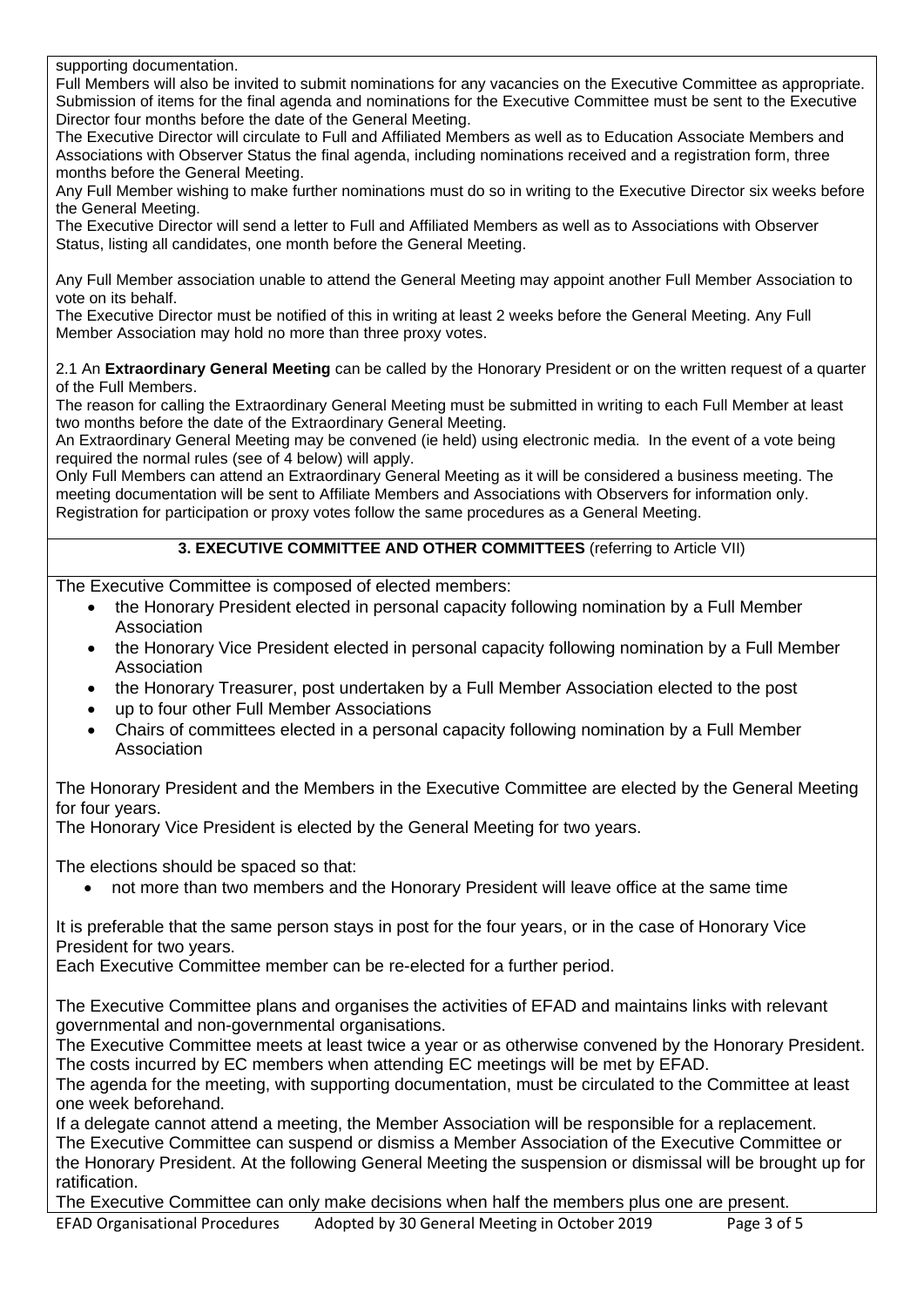Two members of the Executive Committee acting together (one of whom would normally be the Honorary President), are authorised to legally represent EFAD. Legal representation as well as delegation to the Executive Director can be done via personal emails.

The Executive Director may be delegated to sign contracts as necessary to carry out the work of the Federation, such as hotel reservation contracts.

The Honorary Treasurer Honorary President and Executive Director are authorised to make and receive payments in the name of the Federation but to a maximum amount, to be determined by the General Meeting for a maximum period of two years. Payments of greater amounts must be authorised by two of the three (Honorary President, Honorary Treasurer or Executive Director).

Other committee members must be members of an EFAD member association (Full, Affiliate or Education Associate). Nominations can be made by any EFAD member association, but the candidate must be approved by an NDA in the country in which they live, before they are selected for committee membership The term of office for all committee members is 4 years. Committee members may be re-elected.

#### **4. VOTING**

Voting takes place during the business part of the General Meeting

Full Member Associations, whose subscriptions are paid for the year in which the meeting is held, are entitled to one vote.

Should future circumstances require, exceptions to voting rights of non-EEA members may be introduced. At the General Meeting decisions can only be taken if at least fifty percent of the Full Member Associations are represented.

At the start of the General Meeting, each Full Member Association will be asked to sign an attendance sheet, indicating the name of their voting delegate.

If a Full Member Association holds a proxy vote for a Full Member Association not present, this should be indicated on the attendance sheet.

Each full member association can hold a maximum of three proxy votes.

At the start of the business part of the General Meeting two tellers will be appointed from among the delegates. If a Member Association is a candidate for election to the Executive Committee, none of their delegates can be appointed as teller.

Voting on alteration of the Articles (Articles V and VI), dissolution of EFAD (Article IX) or election of the Executive Committee will be by secret ballot. Resolutions will only be passed when a 2/3 majority of the votes cast are in favour

Voting on all other matters will be by simple majority of votes cast in favour. Voting will be by showing of hands unless a secret ballot is requested by a Full Member Association.

In the event of an equal number of votes cast, the Honorary President will have a casting vote

Voting may take place by any electronic method, including email, if decisions cannot be reached during a General Meeting. The total number of votes cast and the number in favour of the resolution will be reported to all member associations.

#### **5. FINANCES**

When a National Association of Dietitians is accepted as either a Full or Affiliated Member or as an Association with Observer Status, or as an Education Associate Member an entrance fee, in an amount agreed upon by the General Meeting, is payable to the Honorary Treasurer of EFAD. This entrance fee is to cover the cost of administrating the application.

Additionally, an annual subscription for the calendar year must be paid by the above members in an amount agreed upon by the General Meeting. For full and affiliate members this is calculated on the number of members in the Member Associations (excluding students).

For the first year the payment of the annual subscription is dependent on the date of acceptance of the application. For applications accepted in time for an association to be able to attend the General Meeting the full subscription fee should be paid for the current year. For applications accepted after the General Meeting the subscription should be paid for the next year.

Entrance fee and annual subscription will differ depending on the status granted.

The annual subscription is to cover the working costs of EFAD

All fees are payable in  $\epsilon$  (Euro) and will only be accepted as an electronic bank transfer.